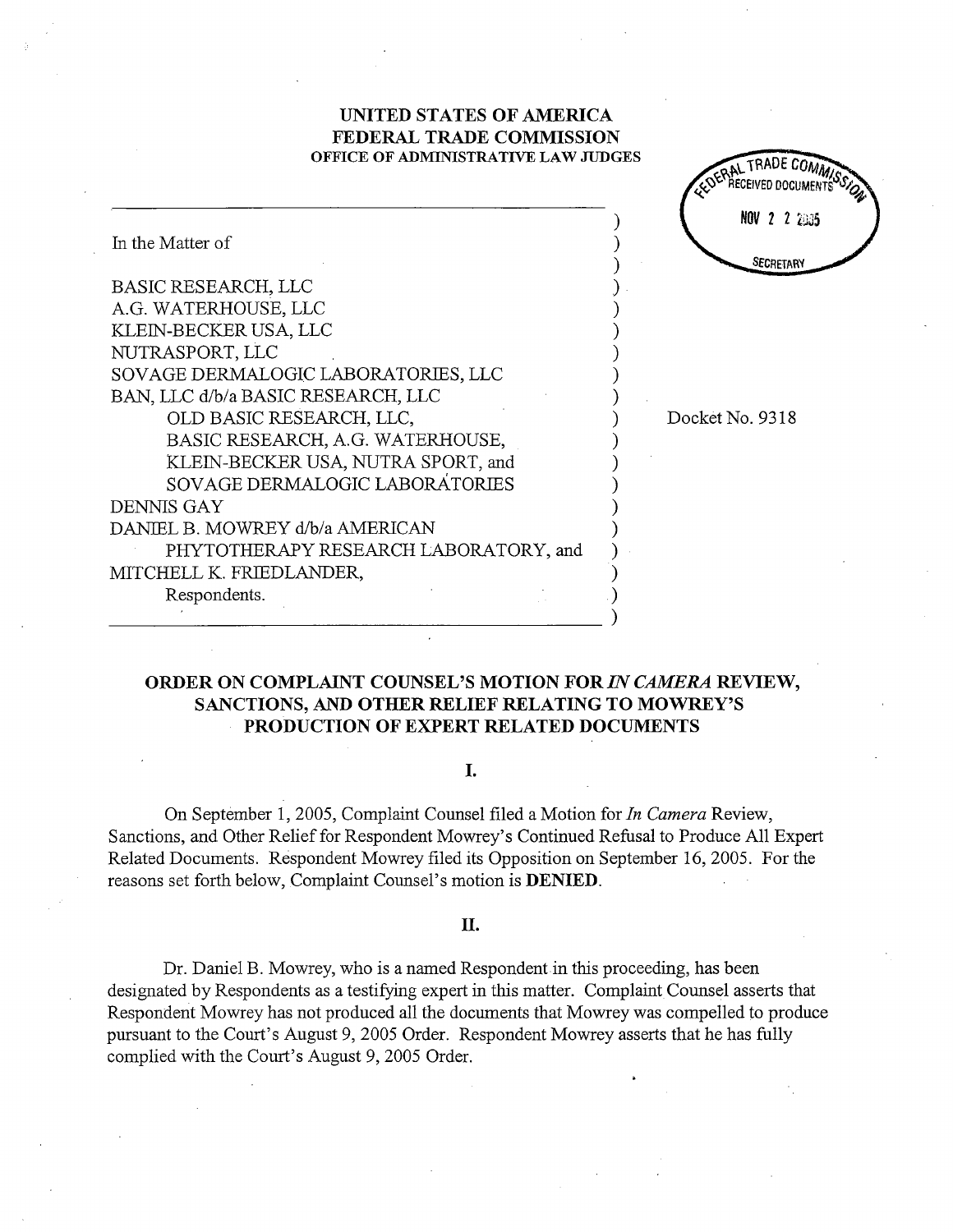The August 9, 2005 Order held, "'for each expert expected to testify at trial, the parties must exchange all documents reviewed, consulted, or examined by the expert in connection with forming his or her opinion on the subject on which he or she is expected to testify, regardless of the source of the document ...." In re Basic Research, 2005 FTC LEXIS 121, \*3 (August 9 2005) ("August 9, 2005 Order") (quoting In re Basic Research, 2005 FTC LEXIS 8, \*2-3 (Jan. 19, 2005) (citing Dura Lube, 1999 FTC LEXIS 254, at \*6-7; In re Shell Oil Refinery, 1992 U.S. Dist. LEXIS 4896, at \*2 (E.D. La. 1992))). The August 9, 2005 Order compelled Mowrey, as a testifyng expert, to "produce all documents that Dr. Mowrey reviewed in the course of forming his opinion on the subject on which he is expected to testify - even if such documents are covered by the attorney-client privilege or work product doctrine." August 9, 2005 Order, 2005 FTC LEXIS 121, \*4 (quoting In re Pioneer Hi-Bred Int'l Inc., 238 F.3d 1370, 1375-76 (Fed. Cir. 2001) ("litigants should no longer be able to argue that materials furnished to their experts to be used in forming their opinions - whether or not ultimately relied upon by the expert - are privileged or otherwise protected from disclosure when such persons are testifying or being deposed"); TV-3, Inc. v. Royal Ins. Co. of Am., 194 F.R.D. 585, 589 (S.D. Miss. 2000) (correspondence between counsel and expert witness is discoverable)).

The August 9, 2005 Order further held that "Respondent must produce all documents relating to his capacity as an expert witness and studies referenced in his expert report" and ordered Respondent "to produce all documents that relate to his capacity as an expert witness including communications with his attorney, the other Respondents, and the other Respondents attorneys." August 9, 2005 Order, 2005 FTC LEXIS 121, \*6. However, the August 9, 2005 Order explicitly stated, "[t]o the extent that Complaint Counsel's motion is aimed at compelling production of documents from Dr. Mowrey that do not relate to his capacity as an expert or to the formation of his expert opinion in this case, Complaint Counsel's motion is DENIED IN PART." Id. at  $*6-7$ .

## III.

At issue in the instant motion is whether Respondent Mowrey has fully complied with the August 9, 2005 Order. Complaint Counsel asserts that Dr. Mowrey persists in refusing to produce certain documents relating to his capacity as a testifying expert witness. Complaint Counsel requests that Dr. Mowrey be ordered to produce to the Cour, for in camera review, the expert-related documentary evidence still withheld from discovery. Further, Complaint Counsel seeks an Order imposing sanctions for Mowrey's refusal to comply with the Court's expert discovery orders.

Respondent asserts that Dr. Mowrey has produced all documents he created, reviewed considered or relied upon in his capacity as an expert witness. Respondent's opposition is supported by the sworn Declaration of Dr. Daniel B. Mowrey which provides information about the withheld documents under penalty of perjury. ("Mowrey Declaration"). For each one of the withheld documents, Mowrey provides additional information about the withheld document and avers that he did not "read, consider, review or rely upon (the) document() in (his) capacity as an

 $\overline{2}$